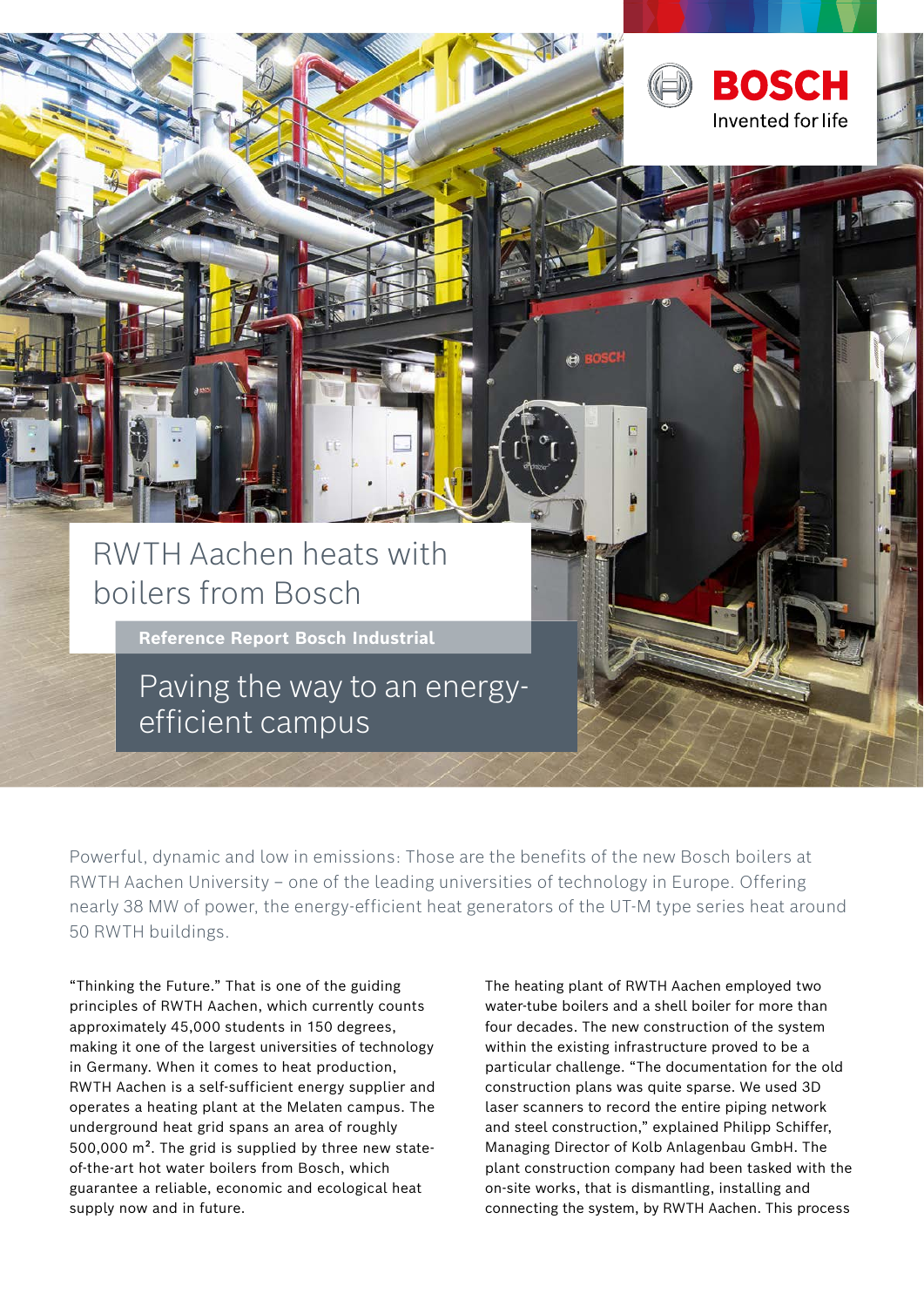

**The new boiler house as a 3D visualisation. The Kolb Anlagenbau team was able to exactly represent the real conditions based on 3D laser scans and integrate the new system into the existing steel construction.** 

was completed step by step. Each time an old boiler was removed, a new Bosch boiler took its place. The compact design of the new heat generators was a very important factor here. It made it possible for the integration of the new system – which often required precision work – to be completed without costly external measures such as installation via the roof. Kolb installed roughly 250 metres of new piping in the heating plant for connecting the boilers.

### Compact design, quick heating-up

Despite their compact design, the new boilers of the Unimat UT-M type series are powerful heat suppliers which generate nearly 38 MW in total. The proven Bosch construction also has a positive effect on the rapid availability of heat. The boilers reach their operating temperature very quickly and are able to supply heat for dynamic demands. This is an important factor since around 50 large buildings of RWTH Aachen with varying demands are connected to the network, spanning an area of 70 football fields. In addition to the Melaten campus, the heat generators currently also supply the Uniklinikum Aachen hospital, which will soon operates its own steam and hot water supply with boilers from Bosch. Safety and energy efficiency are a major point of focus for



**Andreas Heinicke, Sales Engineer at Bosch Industriekessel, together with Philipp Schiffer, Managing Director of Kolb Anlagenbau.**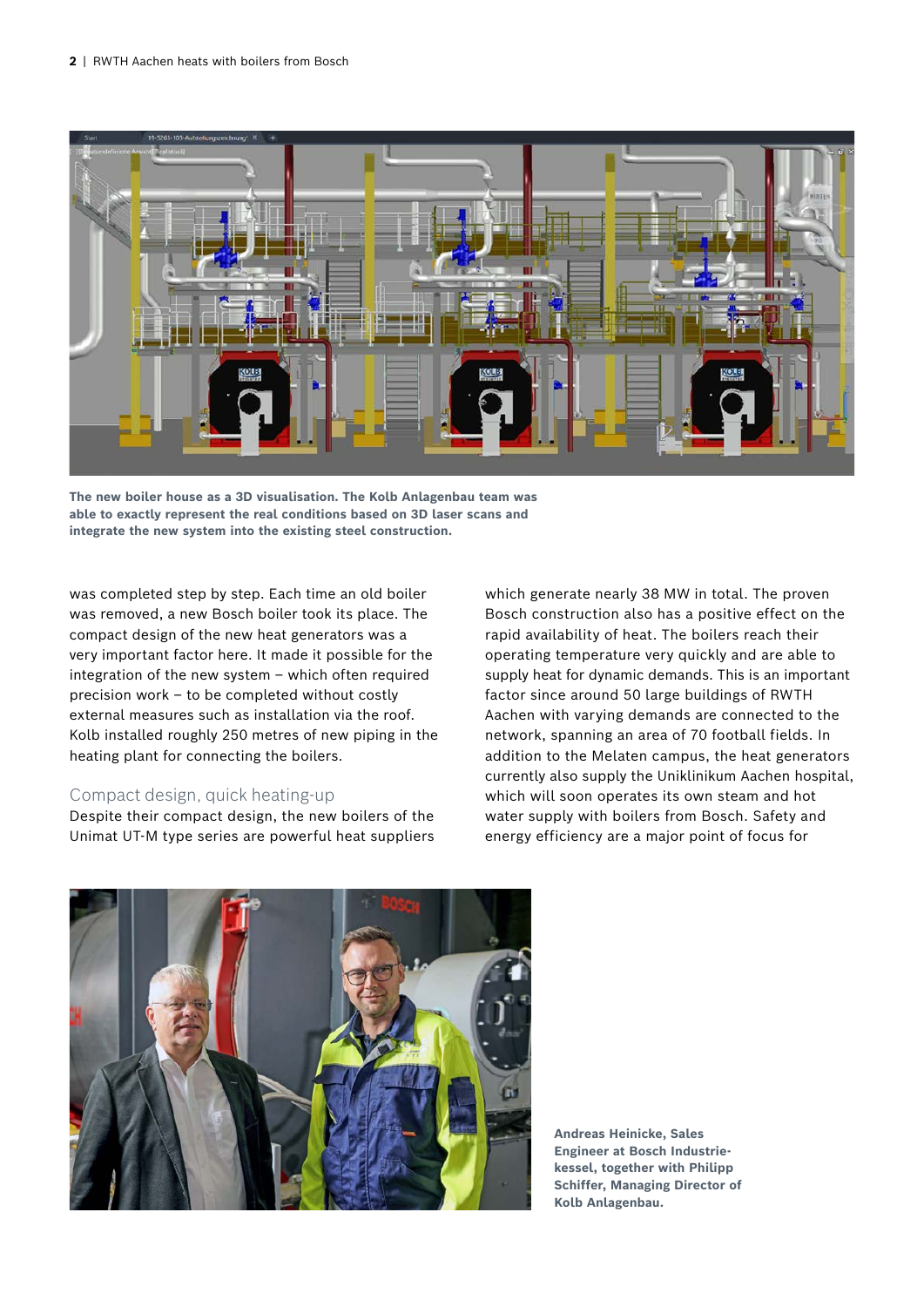projects of this magnitude for systemically important consumers.

The expansive network system at the university's campus requires distances to be overcome efficiently. Hot water is generally the most economic heat transfer medium solution today due to the lower temperature level in district heating grids. It can store large quantities of heat and transport it to the relevant consumer with a high level of efficiency. The heat for the different heating and process heat applications leaves the hot water boilers with a flow temperature level of 150 °C and returns from the network with around 83 °C. An installed temperature maintenance system at this point ensures that the permitted temperature difference between flow and return is not exceeded.

## **RWTH Aachen** University

**45,000**  students

**Melaten**  campus

**500,000 m2**

**Supply of** Melaten (North) heating plant **Melaten (North) heating plant Melaten (North) heating plant** 



**of RWTH Aachen.**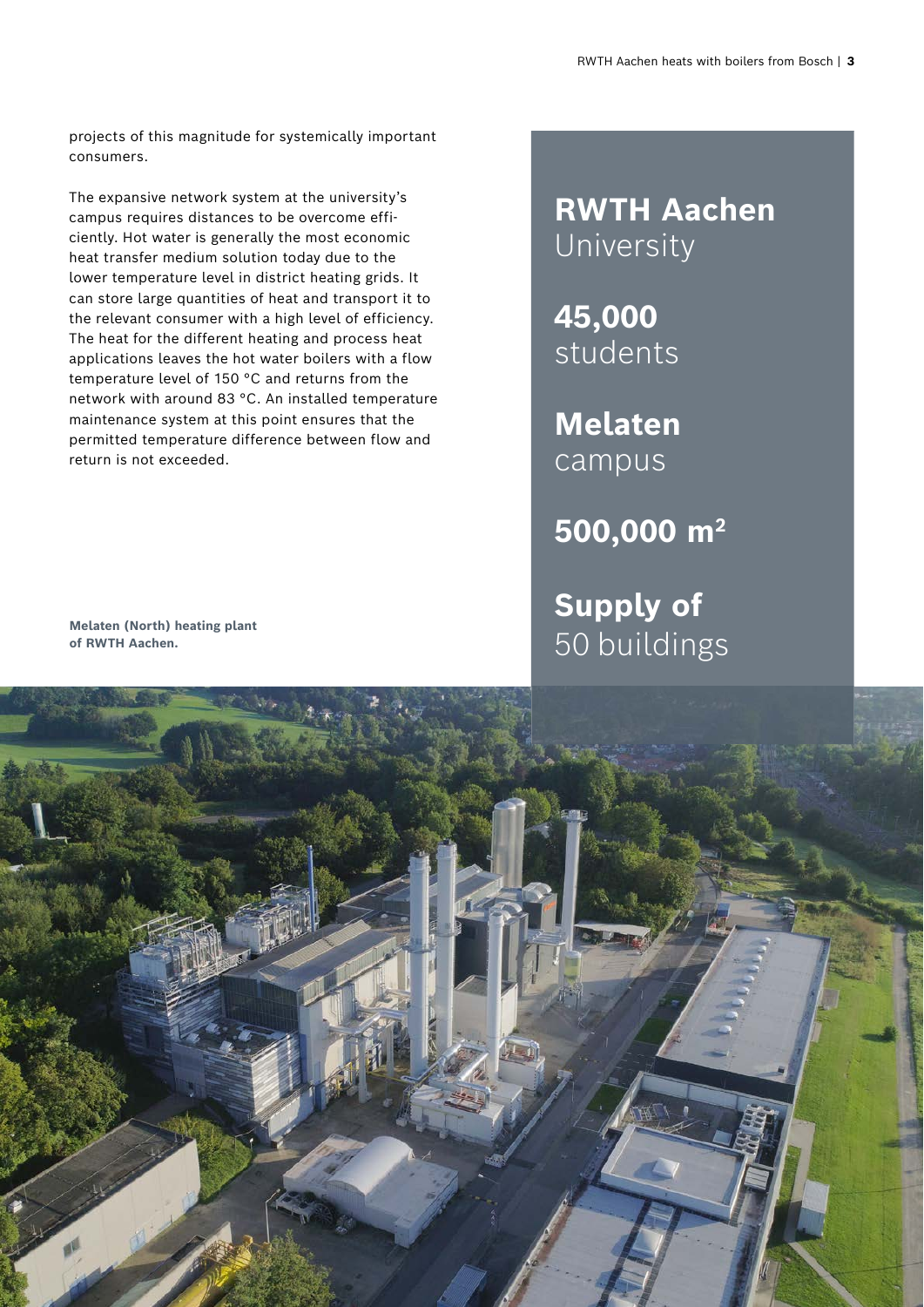### Positive environmental impact

But RWTH is not just seeking to reliably heat its buildings with the new boilers. Instead, the university is considering ecological aspects as well, including a desire to prevent or meaningfully use any waste heat where possible. The Bosch boilers all come with an integrated flue gas heat exchanger which preheats the water from the return flow. This means that the boilers need to use less fuel to reach the supply flow temperature again. That saves money – and significantly reduces emissions. In addition, an oxygen probe in the flue gas flow measures the combustion quality to achieve a precise fuel-to-air ratio. This is an effective solution that further reduces the fuel demand and  $CO<sub>2</sub>$ emissions and also pays off very quickly.

Another important aspect for future-proof heat production is the reduction of  $NO<sub>x</sub>$  emissions from combustion. The design of the combustion chambers in the Bosch boilers, combined with the burner technology used, makes it possible to achieve  $NO<sub>x</sub>$  emissions that are approximately 30 mg/Nm<sup>3</sup> below the limit specified in the 44th German Ordinance on Immission Control (44. BImschV). Flue gas from the flue gas heat exchanger is utilised and mixed into the combustion air by means of internal flue gas recirculation. This lowers the median flame temperature – and simultaneously reduces the amount of nitrogen oxide created. The duoblock burners used are integrated by Bosch ex works. With this type of burner, it was possible to install the variable speed combustion air fan separately in the heating plant's basement, thereby reducing the space required by the boiler. One of the burners is designed for dualfuel operation to ensure additional supply reliability. The modulating operation of the combustion systems also has a positive effect on dynamic heat consumption. Energy-intensive switch-on and shutdown events including pre-ventilation losses are a thing of the past.





**Reliable. Low in emissions. Efficient.**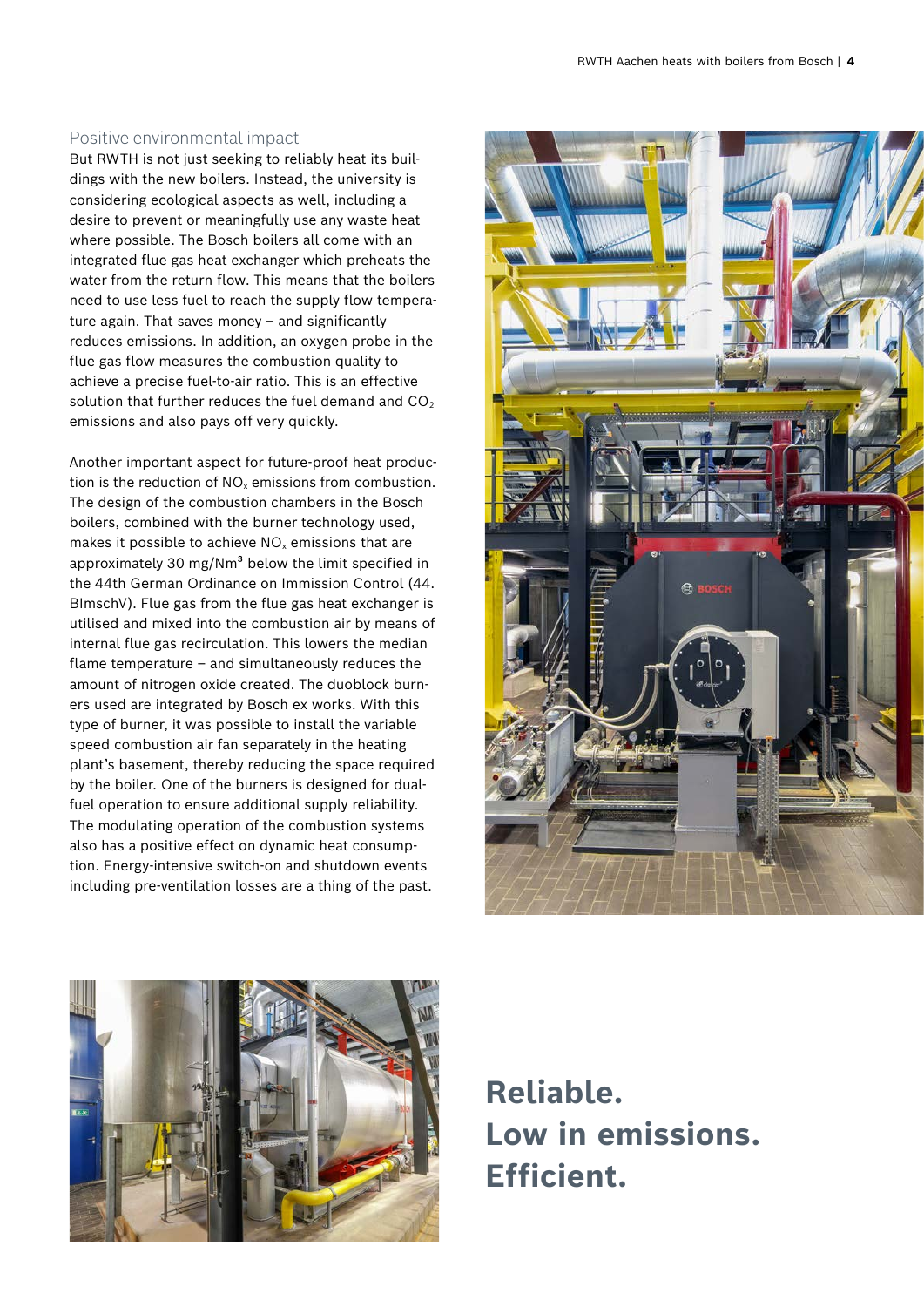# **Summary.**

With a combination of energy efficiency and flexibility, the Bosch boiler system is supporting RWTH Aachen University in its endeavour to heat its buildings economically and reduce emissions to positively impact the climate. The quality of the technology used ensures a particularly reliably heat supply at the Melaten campus. The entire system is now operating after around 14 months of on-site implementation work. The expertise and excellent cooperation between Kolb Anlagenbau and Bosch Industriekessel was a key factor in the successful realisation of a project of this magnitude. "With Kolb, we had an experienced partner at our side to implement our boiler technology according to customer requirements. RWTH Aachen is benefiting from a high level of quality, efficiency and reliability thanks to the new system," summarised Andreas Heinicke, the responsible Bosch Sales Engineer.



#### **RWTH Aachen project**

**Operator:**

RWTH Aachen University Heizkraftwerk Melaten (HW-Nord) www.rwth-aachen.de

**Our partner:**  Kolb Anlagenbau GmbH +49 2237 97312-0 info@kolb-gmbh.de www.kolb-steamtec.de

**We are:** Bosch Industriekessel GmbH +49 9831 56-0 info@bosch-industrial.com www.bosch-industrial.com